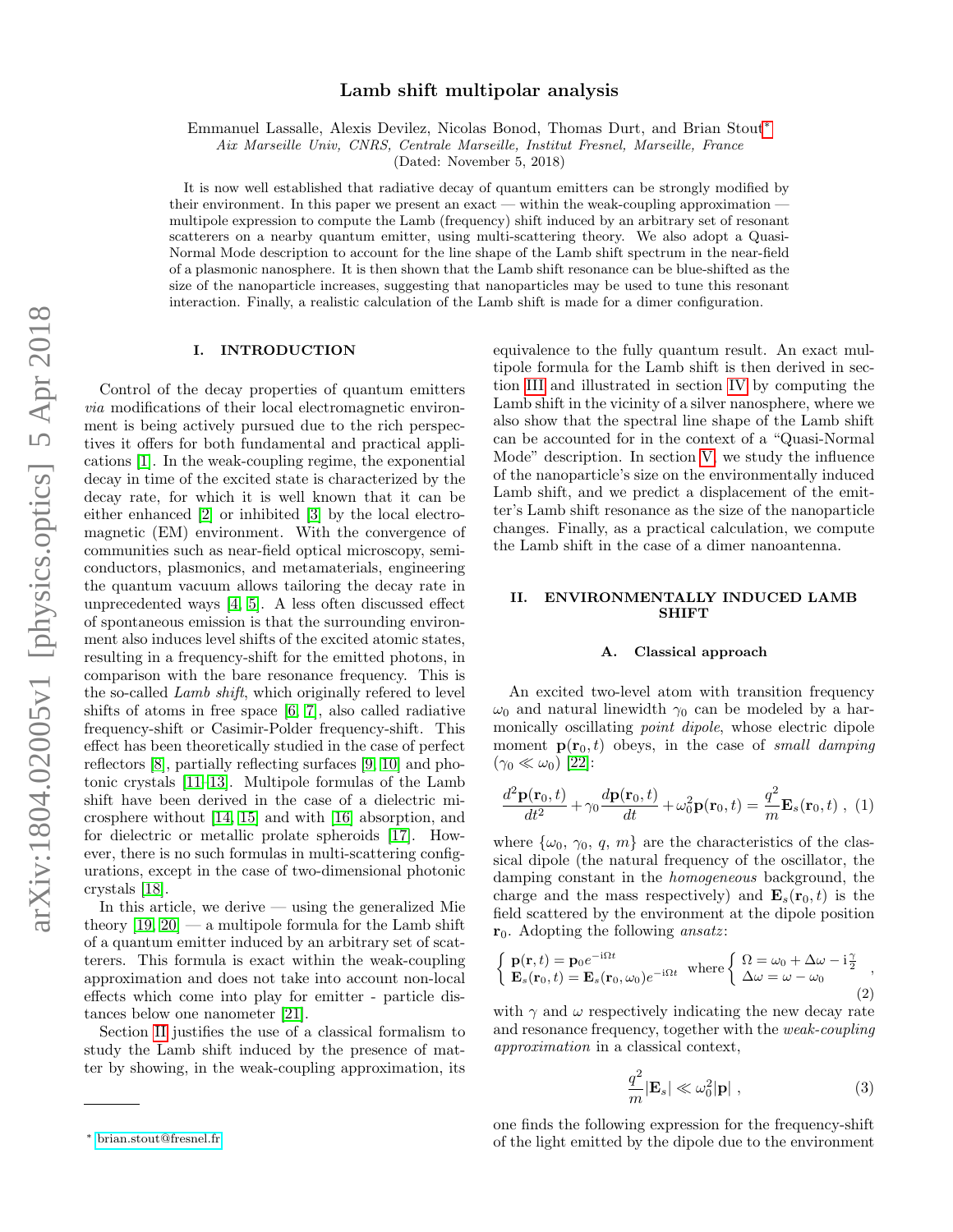[\[22\]](#page-8-0):

<span id="page-1-1"></span>
$$
\left. \frac{\Delta \omega}{\gamma_0} \right|_{\omega_0} = -\frac{3\pi \epsilon_0 \epsilon_b}{k^3} \times \frac{1}{|\mathbf{p}_0|^2} \times \text{Re}(\mathbf{p}_0^* \cdot \mathbf{E}_s(\mathbf{r}_0, \omega_0)), \tag{4}
$$

where  $k = n_b(\omega_0/c)$  is the wave-number of the nonabsorbing homogeneous background medium of refractive √ index  $n_b = \sqrt{\varepsilon_b}$ . In this classical picture, one can see from Eq. [\(4\)](#page-1-1) that the environment contribution to the frequency-shift is due to the dipole interacting with its own electric field scattered back by the environment.

To link this expression with the quantum one, one can derive the dipole fields using the Green-function formalism (for the sake of simplicity, we consider the dipole emitter to be in vacuum:  $\varepsilon_b = 1$ ). The field produced at **r** by a *point* dipole located at  $r_0$  and with natural frequency  $\omega_0$  is [\[22\]](#page-8-0):

<span id="page-1-2"></span>
$$
\mathbf{E}(\mathbf{r},\omega_0) = \omega_0^2 \mu_0 \dot{\mathbf{G}}(\mathbf{r},\mathbf{r}_0,\omega_0) \cdot \mathbf{p}_0 , \qquad (5)
$$

where  $\overleftrightarrow{\mathbf{G}}$  denotes the dyadic Green tensor. By separating the Green tensor into an "unperturbed"  $\overleftrightarrow{\mathbf{G}}_0$  plus a "scattering"  $\overleftrightarrow{\mathbf{G}}_s$  contributions [\[22\]](#page-8-0),

<span id="page-1-3"></span>
$$
\stackrel{\leftrightarrow}{\mathbf{G}} = \stackrel{\leftrightarrow}{\mathbf{G}}_0 + \stackrel{\leftrightarrow}{\mathbf{G}}_s , \qquad (6)
$$

Eq. [\(4\)](#page-1-1) can be cast in terms of the scattering Green tensor:

$$
\frac{\Delta \omega}{\gamma_0}\bigg|_{\omega_0} = -\frac{3\pi c}{\omega_0} \times \mathbf{u}_p \cdot \text{Re}(\stackrel{\leftrightarrow}{\mathbf{G}}_{s}(\mathbf{r}_0, \mathbf{r}_0, \omega_0)) \cdot \mathbf{u}_p , \quad (7)
$$

with  $\mathbf{u}_p$  being the unit vector in the direction of the dipole moment:  $\mathbf{p}_0 = p_0 \mathbf{u}_p$ .

## B. Quantum approach

In a quantum approach, the excited two-level atom is modeled by its state vector  $|e\rangle$ , and its interaction with the electromagnetic field is represented by an interaction Hamiltonian  $\hat{H}_I$ . The weak-coupling approximation in a quantum context consists of considering that the matrix elements of the interaction Hamiltonian are small compared to those of the non-interacting Hamiltonian  $\hat{H}_0$ . Therefore, the energy level shift  $\Delta E$  of the excited atomic state is calculated by using the usual perturbation theory to second order in the perturbation  $\hat{H}_I$ . Besides, by using the fluctuation-dissipation theorem, one can show that the energy-shift of the first excited state  $|e\rangle$  of bare frequency  $\omega_0$  is [\[10\]](#page-7-9):

$$
\Delta E|_{\omega_0} = -\frac{\omega_0^2}{\pi \epsilon_0 c^2} p_i p_j \mathcal{P} \left[ \int_0^{+\infty} \mathrm{d}\omega \, \frac{\mathrm{Im} \left( G_{ij}(\mathbf{r}_0, \mathbf{r}_0, \omega) \right)}{\omega - \omega_0} \right], \tag{8}
$$

where  $P$  denotes the principal value of the integral,  $\mathbf{p} = \langle g | \hat{\mathbf{p}} | e \rangle$  ( $\hat{\mathbf{p}}$  being the dipole moment operator and  $|g\rangle$ ) the ground state vector) is the transition dipole matrix

element, and  $G_{ij}$  is the previous classical Green tensor (let us note that the notation  $\overleftrightarrow{\mathbf{G}}$  used in [\[10\]](#page-7-9) is the field susceptibility that we call  $\overleftrightarrow{\mathbf{F}}$ , and which is related to the Green tensor by  $\overleftrightarrow{\mathbf{F}}(\mathbf{r}, \mathbf{r}', \omega) \leftrightarrow \omega^2 \mu_0 \overleftrightarrow{\mathbf{G}}(\mathbf{r}, \mathbf{r}', \omega)$ ). By using the Kramers-Kronig relations for the Green tensor, and separating as previously the Green tensor into two contributions, one can cast the frequency-shift resulting from the energy level shift induced by the presence of matter, in the form:

$$
\Delta\omega\big|_{\omega_0} = -\frac{\omega_0^2}{\hbar\epsilon_0 c^2} \, p_i p_j \, \text{Re}\left((G_s)_{ij}(\mathbf{r}_0, \mathbf{r}_0, \omega_0)\right) + \text{QC} \ . \tag{9}
$$

Except for the non-resonant quantum correction term QC which is negligibly small [\[16\]](#page-7-14), this expression has the same form as the classical formula provided that one normalizes by the quantum decay rate in free space

$$
\gamma_0 = \frac{\omega_0^3 |\mathbf{p}|^2}{3\pi \epsilon_0 \hbar c^3} \,, \tag{10}
$$

because the normalization eliminates the dependency on p and provides a safe link between quantum and classical formalisms.

Thus, in the *weak-coupling regime*, the quantum treatment gives the same result as the classical treatment when considering the normalized frequency-shift  $-$  that we will call Lamb shift in the following  $-$  between the ground state and the first excited state (to consider other atomic levels, the classical treatment and the two-level atom model fail, and one must refer to the general formula derived in [\[10\]](#page-7-9)). Note that for an absorbing medium, characterized by an imaginary part of its permittivity, this equivalence still holds, because on one hand, in the classical approach developed in terms of the Green tensor, the permittivity can become complex, and in a quantum context, the link between the ground-state fluctuations of the electric field and the classical Green tensor remains the same [\[16,](#page-7-14) [23,](#page-8-1) [24\]](#page-8-2).

# <span id="page-1-0"></span>III. MULTIPOLE FORMULA FOR THE LAMB SHIFT

Now we move to the derivation of the exact multipole formula for the Lamb shift induced by an arbitrary set of resonant scatterers on a nearby quantum emitter. One can see from Eq. [\(4\)](#page-1-1) that the Lamb shift induced by the surrounding environment is embodied in the field scattered by the environment  $\mathbf{E}_s$ , which can be calculated from the scattering part  $\overleftrightarrow{\mathbf{G}}_s$  of the total Green tensor through Eqs. [\(5\)](#page-1-2) and [\(6\)](#page-1-3). The determination of  $\overleftrightarrow{\mathbf{G}}_s$  is thus the chief obstacle to the calculation of the Lamb shift. From a classical viewpoint, the scattering Green tensor  $\overleftrightarrow{\mathbf{G}}_s$  must take into account the multiple scattering of the incident radiation from all the scatterers. Therefore, for the purpose of calculation, it is advantageous to express the scattering Green tensor in terms of the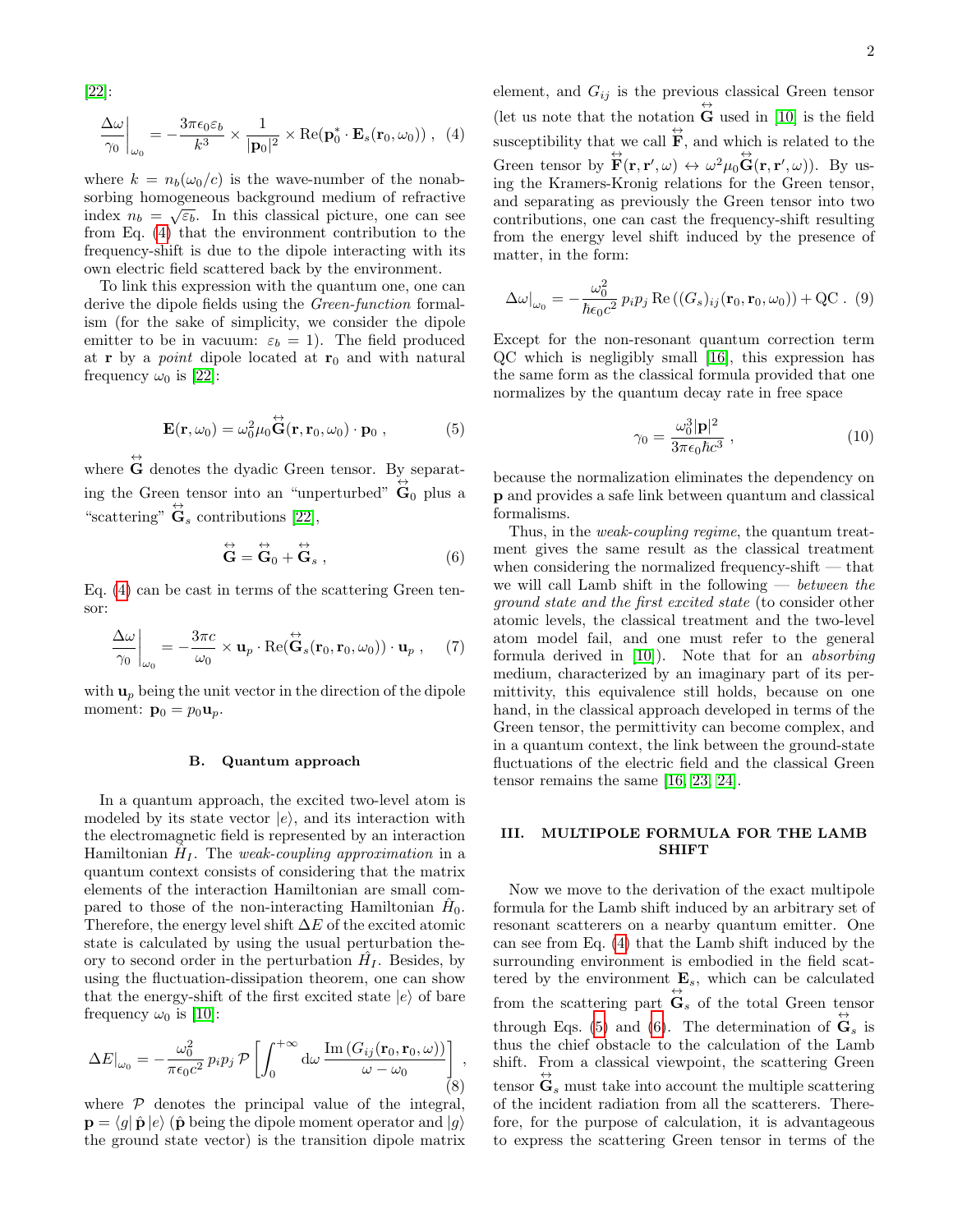multiple-scattering T-Matrix [\[25\]](#page-8-3), where the T-Matrix is defined in operator notation as

<span id="page-2-1"></span>
$$
\stackrel{\leftrightarrow}{\mathbf{G}}_{s} = \stackrel{\leftrightarrow}{\mathbf{G}}_{0} \stackrel{\leftrightarrow}{\mathbf{T}} \stackrel{\leftrightarrow}{\mathbf{G}}_{0} = \stackrel{\leftrightarrow}{\mathbf{G}}_{0} \left( \sum_{i=1, j=1}^{N} \stackrel{\leftrightarrow}{\mathbf{T}}^{(i, j)} \right) \stackrel{\leftrightarrow}{\mathbf{G}}_{0} , \qquad (11)
$$

and has been split into  $N^2$  operators  $\mathbf{T}^{(i,j)}$ (that represent all multiple-scattering events from a multiplescattering viewpoint  $[19]$ , i and j being the particle labels, and N the total number of scatterers.

In order to calculate the  $\overset{\leftrightarrow}{\mathbf{T}}^{(i,j)}$ operators, we will make use of the multipolar fields — also called multipolar modes or multipoles — which are a set of basis EM modes that are especially useful in describing EM scattering for particles with spherical symetries [\[26\]](#page-8-4). We will denote a multipolar field as  $|\Psi_{q,n,m}\rangle$ , each mode being specified by three discrete numbers:  $q$  accounts for the parity of the field, and  $q = 1$  for a magnetic mode and  $q = 2$ for an electric mode;  $n = 1, 2, ..., \infty$  and will be called the "multipolar order"; and  $m = -n, ..., n$  and will be called the "orbital number". Explicit representations of these modes can be found in [\[26\]](#page-8-4), and here the fields and operators will be expressed in the basis of the multipolar fields satisfying the outgoing boundary conditions (called the Hankel multipolar fields in [\[26\]](#page-8-4)), that we will note  $\mathbf{M}_{nm}(k\mathbf{r})$  for the magnetic modes  $(q = 1)$  and  $\mathbf{N}_{nm}(k\mathbf{r})$ for the electric modes  $(q = 2)$  in the real space representation.

The  $\overset{\leftrightarrow}{\mathbf{T}}^{(i,j)}$ operators are then expressed in the multipole basis [\[25\]](#page-8-3):

$$
\dot{\overline{T}}^{(i,j)} = \sum_{q,q'=1}^{2} \sum_{n,n'=1}^{\infty} \sum_{m=-n}^{n} \sum_{m'=-n'}^{n} |\Psi_{q,n,m}\rangle T_{q,n,m;q',n',m'}^{(i,j)}(\Psi_{q',n',m'}|),
$$
\n(12)

and can be calculated from the infinite dimensional  $T^{(i,j)}$ matrices, that can be rendered finite by truncating the multipolar order n to some finite dimension  $n_{\text{cut}}$  (the choice of  $n_{\text{cut}}$  for which the summation with respect to the multipolar order  $n$  converges will depend on particle size and interaction strengths). Several methods exist for calculating the  $T^{(i,j)}$  matrices, and we use the analytical balancing techniques detailed in [\[20\]](#page-7-18) and implemented in an in-house code used for the numerical simulations of this article. Once the on-shell  $T^{(i,j)}$  matrices have been determined, one can compute the expression of the electric field  $\mathbf{E}_s(\mathbf{r}_0, \omega_0)$  scattered by the environment by employing Eq.  $(11)$  in Eqs.  $(6)$  and  $(5)$ :

$$
\mathbf{E}_s(\mathbf{r}_0, \omega_0) = \frac{i p_0 k \omega_0^2}{\epsilon_0 c^2} \sum_{i,j=1}^N \left[ [\mathbf{M}(k\mathbf{r}_i), \mathbf{N}(k\mathbf{r}_i)]^t T^{(i,j)} H^{(j,0)} f \right],
$$
\n(13)

where  $[M, N]$  is a column matrix composed of the  $M_{nm}$ and  $N_{nm}$  functions, f represents the dipolar source and denotes a column matrix containing the emitter coefficients in the multipole space, and  $H^{(j,0)}$  is the irregular translation-addition matrix between the emitter position at  $r_0$  and the position of particle j (for more details, see the derivation of Eq. (19) in [\[25\]](#page-8-3)).

Finally, the expression of  $\mathbf{E}_s(\mathbf{r}, \omega_0)$  can be utilized in Eq. [\(4\)](#page-1-1) to obtain the multipole expression for the normalized Lamb shift induced by the presence of N scatterers:

<span id="page-2-2"></span>
$$
\frac{\Delta\omega}{\gamma_0} = 3\pi \times \text{Im}\left(\sum_{i,j=1}^N f^t H^{(0,i)} T^{(i,j)} H^{(j,0)} f\right) . \quad (14)
$$

In the case of a single particle  $(N = 1)$ , Eq. [\(14\)](#page-2-2) takes the form:

<span id="page-2-3"></span>
$$
\frac{\Delta\omega}{\gamma_0} = 3\pi \times \text{Im}\left(f^t H^{(0,1)} t H^{(1,0)} f\right) ,\qquad (15)
$$

where  $t$  is the single-particle T-Matrix. In the case of a spherical Mie scatterer, t is a diagonal matrix composed of the Mie coefficients of the sphere (given in Appendix  $VII A$ , and Eq. [\(15\)](#page-2-3) is then equivalent to expressions previously derived for a single sphere [\[15,](#page-7-13) [16\]](#page-7-14). Exact analytical expressions of the first two multipolar contributions to the Lamb shift can be found in Appendix [VII B.](#page-6-1)

### <span id="page-2-0"></span>IV. MULTIPOLAR ANALYSIS

### A. Multipole contributions to the Lamb shift

Let us first calculate the Lamb shift in the case of a silver nanosphere of radius  $a = 20$  nm in vacuum  $(n_b = 1)$ . Based on Eq. [\(15\)](#page-2-3), we compute using an in-house code the Lamb shift of a quantum emitter radially oriented and located at a distance  $d = 10 \,\text{nm}$  from the nanoparticle, as a function of the bare transition wavelength  $\lambda_0 = 2\pi c/\omega_0$  (black curve in Fig. [1\)](#page-3-0). We analyze this Lamb shift spectrum by plotting separately the different multipolar contributions (plotted in colors in Fig. [1:](#page-3-0)  $n = 1$  corresponds to the contribution of the dipolar mode,  $n = 2$  to the contribution of the quadrupolar mode and so on). One can thus see that in the near-field of the nanoparticle, the total Lamb shift is due to the contribution of several multipolar modes and the fact that the dipole approximation to model the response of the nanoparticle (corresponding to the red curve in Fig. [1\)](#page-3-0) fails to account for the Lamb shift. In other words, in the near-field region, the atom couples to several plasmon modes of the silver nanoparticle (see also [\[27\]](#page-8-5)), which gives rise to the complex pattern of the Lamb shift spectrum.

In order to account for the spectral line shape, we will make use of the analytical expressions of the dipolar and quadrupolar contributions derived in Appendix [VII B,](#page-6-1) in the case of a radially oriented dipole. In the non-retarded regime  $kd \ll 1$  (which is fulfilled here), the analytical expression of the dipolar contribution  $(n = 1)$  reduces to,

$$
\frac{\Delta\omega_1^{\perp}}{\gamma_0} = \frac{9}{2} \frac{1}{(kd)^6} \text{Im}[a_1] + O((kd)^{-6}), \quad (16)
$$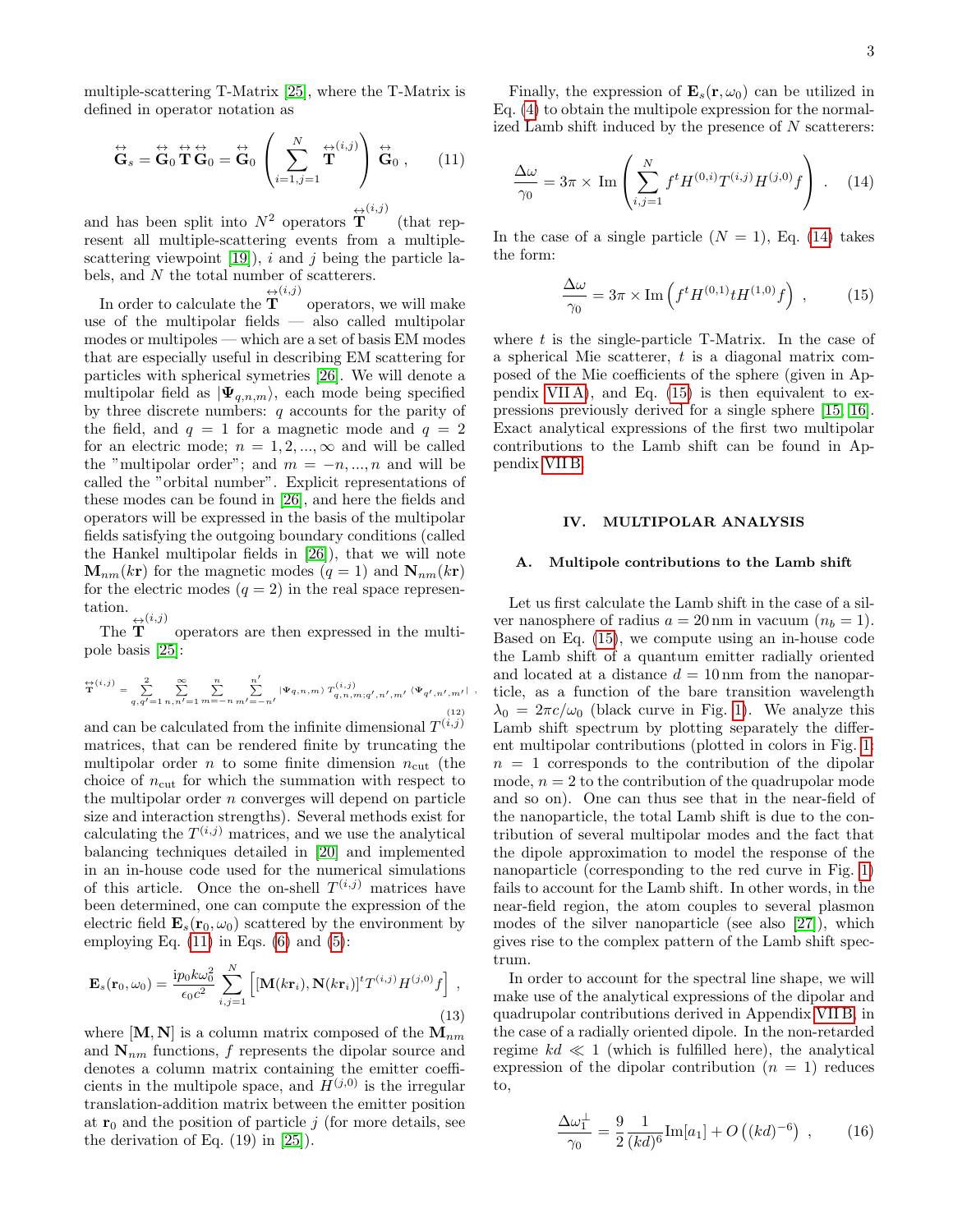

<span id="page-3-0"></span>FIG. 1. Numerical simulations of the total Lamb shift  $\Delta\omega$ (black curve) and its multipolar contributions  $n = 1, 2, 3, 4, 5$ (colored curves) as a function of the transition wavelength  $\lambda_0 = 2\pi c/\omega_0$  for a perfect electric dipole emitter with radial orientation and located at  $d = 10$  nm from a silver nanosphere with  $a = 20$  nm radius (red arrow). The Lamb shift is normalized to the dipole's decay rate in free space  $\gamma_0$ . The refractive index of the homogeneous background is  $n_b = 1$ . A Drude-Lorentz model for the silver permittivity is used according to [\[28\]](#page-8-6). The total Lamb shift is computed by taking  $n_{\text{cut}} = 10$ .

while the quadrupolar contribution  $(n = 2)$  reduces to,

$$
\frac{\Delta\omega_2^{\perp}}{\gamma_0} = \frac{405}{2} \frac{1}{(kd)^8} \text{Im}[a_2] + O((kd)^{-8}), \quad (17)
$$

where the subscript  $\perp$  indicates a dipole perpendicular to the particle surface (radially oriented), and  $a_1$   $(a_2)$  is the electric dipolar (quadrupolar) Mie coefficient whose expression can be found in Appendix [VII A.](#page-6-0) The explanation of the spectral behavior of the Lamb shift is thus found in the imaginary part of the Mie coefficient. In Fig. [2,](#page-3-1) we plot the modulus  $((b)$  and  $(e))$  and phase  $((c)$ and (f)) of the electric dipolar and quadrupolar Mie coefficients  $a_1$  and  $a_2$  respectively as a function of the excitation wavelength, together with the first two multipolar contributions  $n = 1$  $n = 1$  and  $n = 2$  of Fig. 1 ((a) and (d) in Fig. [2](#page-3-1) plotted with the same color code). One can see that the inflection point of the Lamb shift spectrum (around 376 nm for  $n = 1$  and 358 nm for  $n = 2$ ) corresponds to a resonance maximum of the modulus of the associated Mie coefficient accompanied by a strong phase change (the resonance of the Mie coefficients around 250 nm is a spurious resonance peculiar to the model of permittivity used [\[29\]](#page-8-7)). This clearly shows the multipolar origin of the plasmon resonance enhanced Lamb shift.

### B. Quasi-normal mode description

Another interpretation of the shape of the Lamb shift spectrum can be given using a Quasi-Normal Mode (QNM) description [\[30\]](#page-8-8) (also called "Resonant State" expansions). By expanding the scattered field  $\mathbf{E}_s(\mathbf{r}_0, \omega_0)$  in



<span id="page-3-1"></span>FIG. 2. (a) and (d): Lamb shift dipolar (red curve) and quadrupolar (green curve) contributions of Fig[.1](#page-3-0) (same color code) normalized by  $\gamma_0$ . (b) and (e): Modulus of the associated electric dipolar (red curve) and quadrupolar (green curve) Mie coefficients  $a_1$  and  $a_2$  as a function of the excitation wavelength  $\lambda_0$ . (c) and (f): Argument of the associated electric dipolar (red curve) and quadrupolar (green curve) Mie coefficients  $a_1$  and  $a_2$  as a function of  $\lambda_0$ . A Drude-Lorentz model for the silver permittivity is used according to [\[28\]](#page-8-6).

Eq. [\(4\)](#page-1-1) onto a small set of QNMs of the plasmonic resonator as in [\[31\]](#page-8-9), we obtain:

<span id="page-3-2"></span>
$$
\frac{\Delta\omega}{\gamma_0}\bigg|_{\omega_0} \simeq \sum_{\alpha} A_{\alpha} \left(\frac{\omega_{\alpha}'}{\omega_0}\right)^2 \frac{\omega_{\alpha}''}{2} \frac{\omega_{\alpha}' - \omega_0}{(\omega_{\alpha}' - \omega_0)^2 + \omega_{\alpha}''^2} + B_{\alpha}(\omega_0) ,\tag{18}
$$

where  $\omega_{\alpha} = \omega'_{\alpha} + i \omega''_{\alpha}$  is the complex frequency of the QNM labeled  $\alpha$ , while  $A_{\alpha}$  is a dimensionless factor and  $B_{\alpha}(\omega_0)$  a function of  $\omega_0$  (for the qualitative analysis which follows, we will consider it as constant:  $B_{\alpha}(\omega_0) \equiv B_{\alpha}$ . An equivalent expression in term of the wavelength is obtained by extending the relation between  $\omega$  and  $\lambda$  to complex numbers. Adopting  $\lambda_{\alpha} \equiv 2\pi c/\omega_{\alpha}$ , where  $\lambda_{\alpha} = \lambda'_{\alpha} + i \lambda''_{\alpha}$  is the complex wavelength associated with the complex frequency,  $\omega_{\alpha} = \omega'_{\alpha} + i \omega''_{\alpha}$ , we find:

<span id="page-3-3"></span>
$$
\frac{\Delta\omega}{\gamma_0}\bigg|_{\lambda_0} \simeq \sum_{\alpha} -A_{\alpha} \left(\frac{\lambda'_{\alpha}}{\tilde{\lambda}_0}\right)^2 \frac{\lambda''_{\alpha}}{2} \frac{\lambda'_{\alpha} - \tilde{\lambda}_0}{(\lambda'_{\alpha} - \tilde{\lambda}_0)^2 + \lambda''_{\alpha}^2} + B_{\alpha} ,
$$
\n(19)

where  $\tilde{\lambda}_0 = |\lambda_{\alpha}|^2 / \lambda_0$ . Note that Eqs. [\(18\)](#page-3-2) and [\(19\)](#page-3-3) are generally valid for any resonator shape, and shows that the total Lamb shift can be given by the sum of independent contributions of the QNMs.

For a spherical Mie resonator, the QNMs are the multipolar modes, labeled by three numbers  $\{q, n, m\}$ , whose associated complex eigenfrequencies  $\omega_{q,n,m}$  are the poles of the Mie coefficients [\[32\]](#page-8-10). In order to find the QNM resonances in play in the previous configuration, we only look at the poles of the electric Mie coefficients, because the dipole emitter is radially oriented and therefore only couples to electric modes (see discussion at the end of Appendix [VII B\)](#page-6-1). This consists in solving the transcen-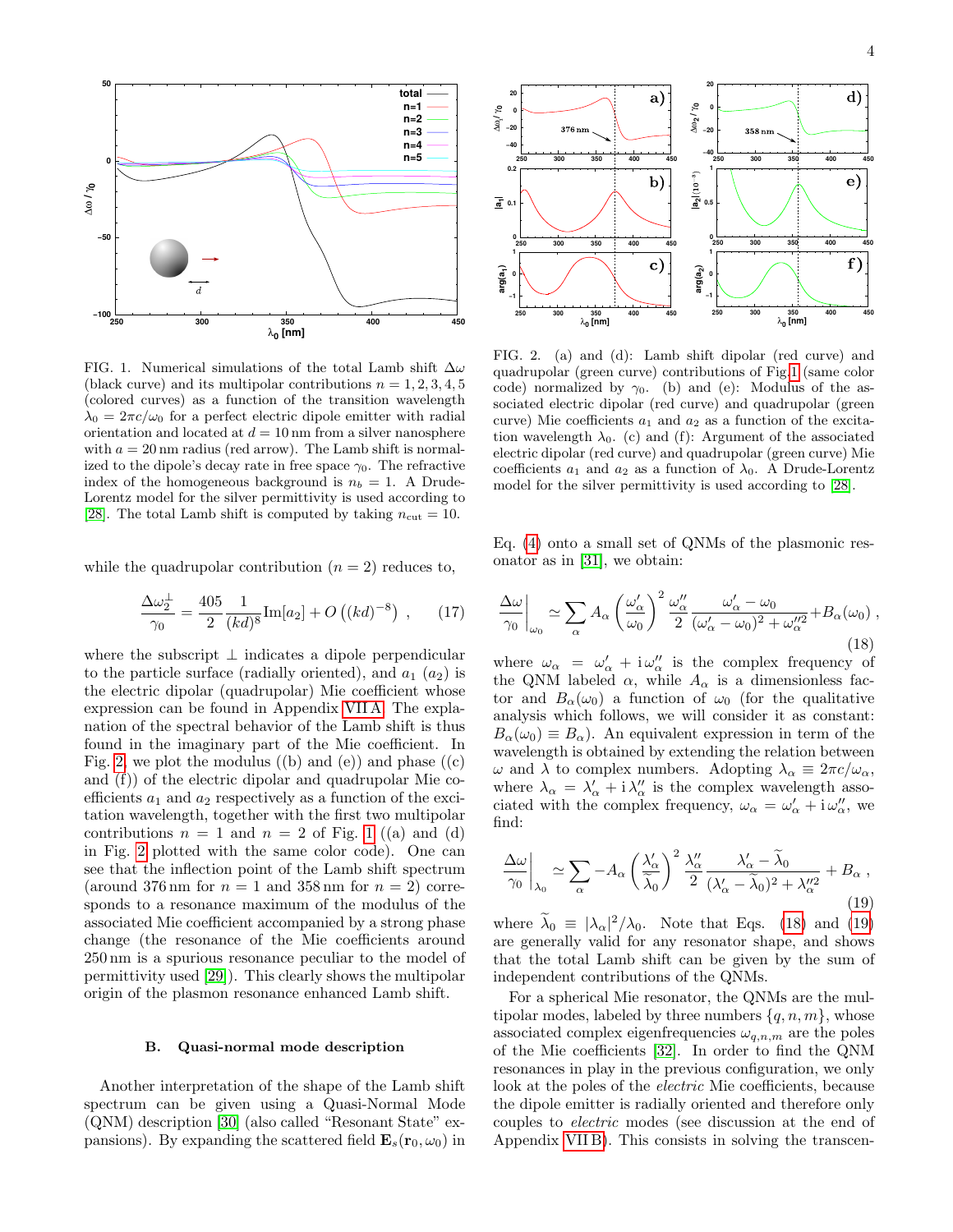

<span id="page-4-3"></span>FIG. 3. Comparison between numerical simulations and analytical calculations of the Lamb shift. (a): Total Lamb shift of Fig. [1](#page-3-0) (black curve) compared to the Lamb shift calculated with Eq. [\(21\)](#page-4-0) using the five QNM resonances displayed in Table [I](#page-4-1) (dotted curve). (b) to (f): Fit of each multipole contribution of Fig. [1](#page-3-0) (full lines, same color code) with the corresponding QNM contribution calculated with Eq. [\(21\)](#page-4-0) (dotted lines) with  $A_n$  and  $B_n$  the fitting parameters (displayed in Table [I\)](#page-4-1).

dental equation (see Eq. [\(A1\)](#page-6-2)):

<span id="page-4-2"></span>
$$
(\varepsilon_s/\varepsilon_b)j_n(k_sa)\xi_n'(ka) = \psi_n'(k_sa)h_n(ka) ,\qquad (20)
$$

where all the functions and parameters are defined in Appendix [VII A.](#page-6-0) First note that Eq. [\(20\)](#page-4-2) does not depend on  $m$ , which means that multipolar modes with the same multipolar order  $n$  but different orbital number  $m$ are degenerate (*i.e.* have the same eigenfrequency  $\omega_n$ ). Therefore, the Lamb shift in Eq. [\(19\)](#page-3-3) can be expressed as a sum running on the multipolar order  $n$ ,

<span id="page-4-0"></span>
$$
\left. \frac{\Delta \omega}{\gamma_0} \right|_{\lambda_0} \simeq \sum_n -A_n \left( \frac{\lambda_n'}{\tilde{\lambda}_0} \right)^2 \frac{\lambda_n''}{2} \frac{\lambda_n' - \tilde{\lambda}_0}{(\lambda_n' - \tilde{\lambda}_0)^2 + \lambda_n''^2} + B_n \tag{21}
$$

For each n, we find one solution  $\omega_n$  of Eq. [\(20\)](#page-4-2) corresponding to the dominant pole, whose associated complex wavelength  $\lambda_n$  is given in Table [I](#page-4-1) for  $n = \begin{bmatrix} 1 \\ 5 \end{bmatrix}$  (we still take the same Drude-Lorentz model for the permittivity of the silver nanosphere [\[28\]](#page-8-6) as for the previous numerical simulations). The corresponding  $A_n$  and  $B_n$ terms are left as free parameters and they are set by fitting each multipole contribution  $n$  of Fig. [1](#page-3-0) with the formula  $-A_n\left(\frac{\lambda'_n}{\tilde{\lambda}_0}\right)$  $\bigg)^2 \frac{\lambda_n^{\prime\prime}}{2}$  $\frac{\lambda'_n - \widetilde{\lambda}_0}{(\lambda'_n - \widetilde{\lambda}_0)^2 + \lambda''_n^2} + B_n$ , in Fig. [3](#page-4-3) (b)-(f). The discrepancy out of resonance that can be seen in Fig. [3](#page-4-3) (b)-(f) is due to the fact that Eq.  $(18)$  is valid only in the vicinity of the resonance frequencies  $\omega_\alpha$  and that we ignored the  $\omega_0$  dependency of  $B_\alpha$ . The values of the  $A_n$  and  $B_n$  parameters that result from the fit are given in Table [I](#page-4-1) for  $n = [1, 5]$ . Note that the value of the amplitude  $A_n$  decreases as n increases, showing that the resultant coupling between the emitter and the QNM resonance n is less and less important.

In Fig. [3](#page-4-3) (a), we compare the Lamb shift given by Eq. [\(21\)](#page-4-0) using the five QNM resonances  $n = \begin{bmatrix} 1 \\ 5 \end{bmatrix}$  with the previous total Lamb shift calculated by computing Eq. [\(15\)](#page-2-3) (black curve in Fig. [1\)](#page-3-0). We can see that the analytical formula Eq. [\(21\)](#page-4-0) based on the QNM resonances of the plasmonic resonator qualitatively reproduces the Lamb shift resonance when only a few dominant resonances are taken into account, but the convergence could be further improved by increasing the number of QNM resonances (see also [\[33,](#page-8-11) [34\]](#page-8-12) where it is shown that a few set of QNM resonances is enough to reproduce the scattering properties of a particle). Moreover, this simple analytical formula clearly evidences that the Lamb shift resonance results from the coupling of the quantum emitter to the resonant modes of the nanoparticle.

Finally, it is interesting to note that this resonant coupling induces a *positive* Lamb shift  $\Delta \omega = \omega - \omega_0 > 0$ (around 340 nm in the configuration under study, see Fig. [1](#page-3-0) or Fig. [3](#page-4-3) (a)), which was first predicted in the case of silver [\[9\]](#page-7-8) and sodium [\[10\]](#page-7-9) surfaces (see also [\[15\]](#page-7-13) where a similar effect was reported in the case of a dielectric microsphere). This positive Lamb shift leads to a repulsive van der Waals potential as long as the atom remains in its excited state, which was shown experimentally with excited cesium atoms in the presence of a sapphire surface [\[35,](#page-8-13) [36\]](#page-8-14).

TABLE I. QNM complex wavelengths and fitting parameters.

<span id="page-4-1"></span>

| $\,n$ | $\lambda_n(nm)$                | $A_n$ $B_n$ |
|-------|--------------------------------|-------------|
|       | $1\,375.6 + 15.5i\,95.7 - 7.6$ |             |
|       | $2\,358.2 + 14.0i\,57.8\,-8.2$ |             |
|       | $3\,353.7 + 14.1i\,38.3\,-6.1$ |             |
|       | $4\,351.7 + 14.2i\,24.5\,-4.1$ |             |
|       | $5\,350.5 + 14.2i\,15.0\,-2.6$ |             |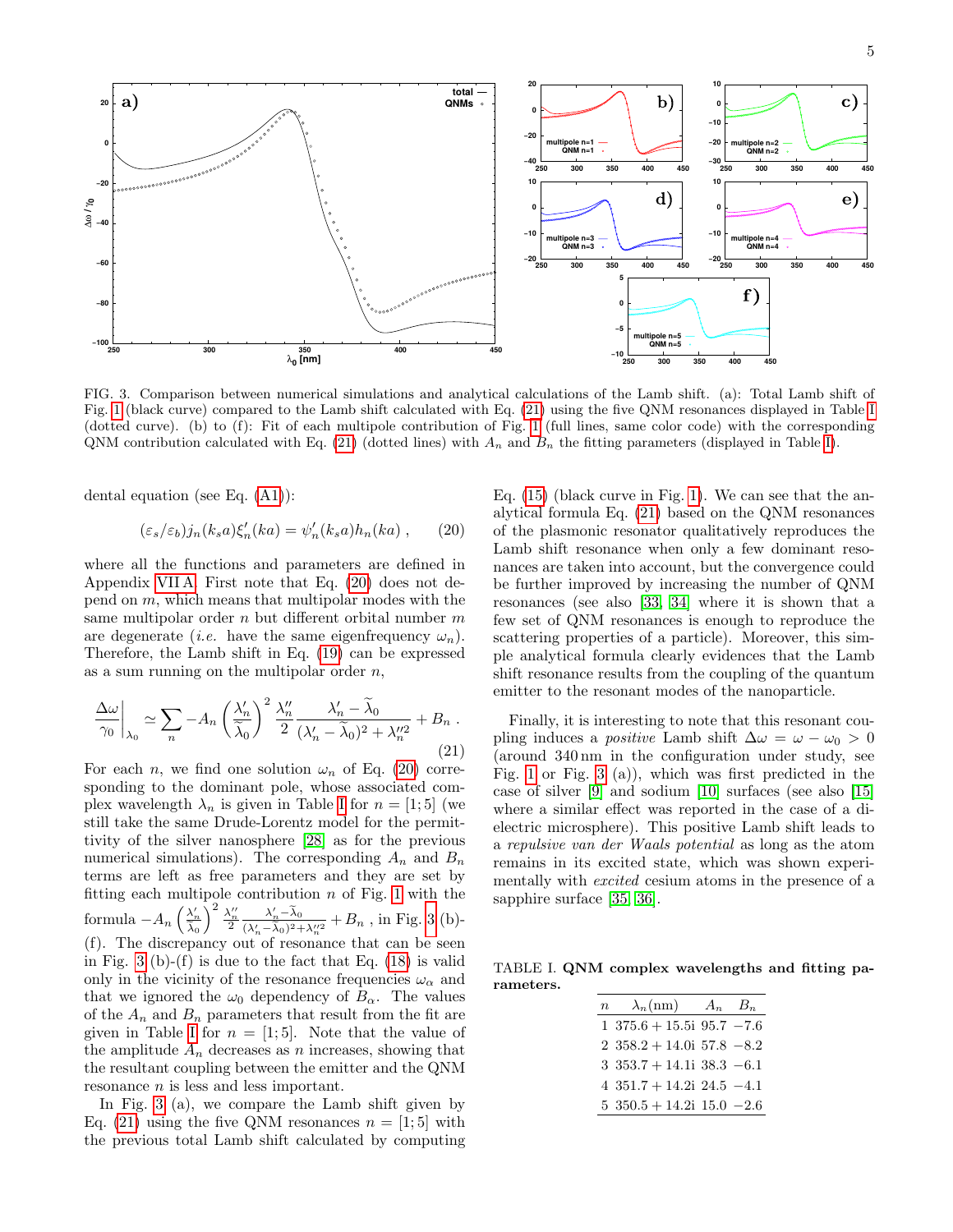# <span id="page-5-0"></span>V. PREDICTIONS ABOUT THE LAMB SHIFT

#### A. Blue-shift of the resonance

In this section, we show how the size of the nanoparticle affects the position of the Lamb shift resonance. We still consider the case of a silver nanosphere. We plot in Fig. [4](#page-5-1) the normalized Lamb shift as a function of the transition wavelength for different particle radii (full lines). The asymptotic case of a planar surface is also plotted (dashed line) according to the following expression [\[9,](#page-7-8) [10\]](#page-7-9):

<span id="page-5-2"></span>
$$
\frac{\Delta\omega^{\perp}}{\gamma_0} = -\frac{3}{16k^3} \frac{|\varepsilon_s|^2 - 1}{|\varepsilon_s + 1|^2} \frac{1}{d^3},\tag{22}
$$

which is valid in the non-retarded regime and for an emitter oriented perpendicular to the surface. In this case, the dipole emitter couples to the surface plasmon mode which comes from the infinite density of states of the high order modes (around  $\lambda_0 \simeq 340 \text{ nm}$  for a planar silver surface).

In sharp contrast with a nanosphere characterized by a purely dipolar response, we predict in the near-field of the nanosphere a blue-shift of the Lamb shift resonance as the radius of the nanosphere increases (see Fig. [4\)](#page-5-1). To understand this feature, let us recall that as the radius increases, each plasmon resonance is red-shifted and the dipole emitter couples to higher-order multipoles [\[27\]](#page-8-5). The displacement (blue-shift) of the Lamb shift resonance then results from the interference between these different modes. Therefore, this effect will only exist if the dipole emitter is located in the near-field of the nanoparticle, so that it will be able to excite several modes and to get this interference effect, resulting then in a blue-shift of the resonance.

Thus, it can be observed in Fig. [4](#page-5-1) that in the nearfield of the nanoparticle, a precise engineering of this resonant coupling between the quantum emitter and the plasmon resonances is possible. For instance, the transition wavelength at which the Lamb shift is suppressed is  $\lambda_0 = 363 \text{ nm} > \lambda_0 = 357 \text{ nm} > \lambda_0 = 350 \text{ nm} >$  $\lambda_0 = 342 \,\text{nm} > \lambda_0 = 339 \,\text{nm}$  for the radii  $a = 2.5 \,\text{nm}$ ,  $a = 5 \,\mathrm{nm}, \ a = 10 \,\mathrm{nm}, \ a = 50 \,\mathrm{nm}$  and the case of the planar silver surface respectively. The tuning of this interaction is of current interest [\[37,](#page-8-15) [38\]](#page-8-16), and we suggest that thanks to their highly tunable optical properties, metallic nanoparticles can also be used to tune and shape the Lamb shift of a nearby quantum emitter through a control of their geometry, but also spatial organization and environment, which can all be investigated through Eq. [\(14\)](#page-2-2).

### B. Gold dimer nanoantenna

In order to make a realistic calculation of the Lamb shift, let us now consider a gold dimer with a dipole emitter located at the center of the nanogap. This configuration is now experimentally realizable using DNA



<span id="page-5-1"></span>FIG. 4. Numerical simulations of the normalized Lamb shift  $\Delta\omega/\gamma_0$  as a function of the transition wavelength  $\lambda_0$  for a perfect electric dipole emitter with radial orientation and located at  $d = 5$  nm from a silver nanosphere (red arrow), for different radii a (full lines). The asymptotic case of a planar silver surface (Eq. [\(22\)](#page-5-2)) is also plotted (dashed line). The refractive index of the homogeneous background is  $n_b = 1$ . A Drude-Lorentz model for the silver permittivity is used according to [\[28\]](#page-8-6). The Lamb shift is computed by taking  $n_{\text{cut}} = 10$  except for the case  $a = 50 \text{ nm}$  where  $n_{\text{cut}} = 50$  in order to converge.

templates [\[39,](#page-8-17) [40\]](#page-8-18). To compute the Lamb shift, we take the parameters corresponding to [\[41\]](#page-8-19): the nanoparticles radius is 40 nm, the nanogap is 6 nm, and the effective refractive index surrounding the nanoparticles is  $n_{\text{eff}} = 1.5$ ; the fluorescent molecule is an Alexa Fluor 647 dye, which presents an emission peak around  $\lambda_0 = 670 \text{ nm}$  with 40 nm width; its total decay rate in the homogeneous solution is measured at  $\gamma_0 = 2.63 \,\mathrm{ns}^{-1}$  [\[42\]](#page-8-20).

The Lamb shift spectrum of such a configuration with a dipole emitter of parallel orientation is shown in Fig. [5.](#page-6-3) At  $\lambda_0 = 670 \,\mathrm{nm}$ , the normalized Lamb shift computed with Eq. [\(14\)](#page-2-2) is  $\Delta\omega/\gamma_0 = -8200$ , which is *outside* of the range of the radiative linewidth, and therefore suitable for direct observation (the numerical simulations — not shown here — give a radiative decay rate enhancement  $\gamma_r/\gamma_0 = 1700$  at  $\lambda_0 = 670$  nm). In order to find the Lamb shift of the dye, one needs to multiply the value given by the numerical simulations by the reference quantum yield  $\phi_0 = 0.08$  in open solution (*i.e.* without the antenna):  $\Delta\omega = \phi_0 \times (-8200) \times \gamma_0$ . The corresponding shift in terms of wavelength is given by the following formula (valid if  $\Delta\omega/\omega_0 \ll 1$ :  $\Delta\lambda/\lambda_0 = -\Delta\omega/\omega_0$  where  $\Delta\lambda = \lambda - \lambda_0$ with  $\lambda$  the new wavelength of the emitted photon. Thus, for the Alexa Fluor 647 dye, the relative shift is  $\Delta\lambda/\lambda_0 =$  $3.8 \times 10^{-3}$ , corresponding to a shift  $\Delta \lambda = 2.5$  nm.

Such a shift could be detected at room temperature, by fitting the entire emission spectrum of the molecule (see for instance [\[43\]](#page-8-21) where a shift of  $\Delta\lambda \simeq 0.3$  nm has been detected — for the resonance spectrum of a gold nanorod — between neighboring Gaussian peaks with width of about 50 nm which is similar to our case here). One should also ensure that the spectral dependence of the Lamb shift, decay rate enhancement and quantum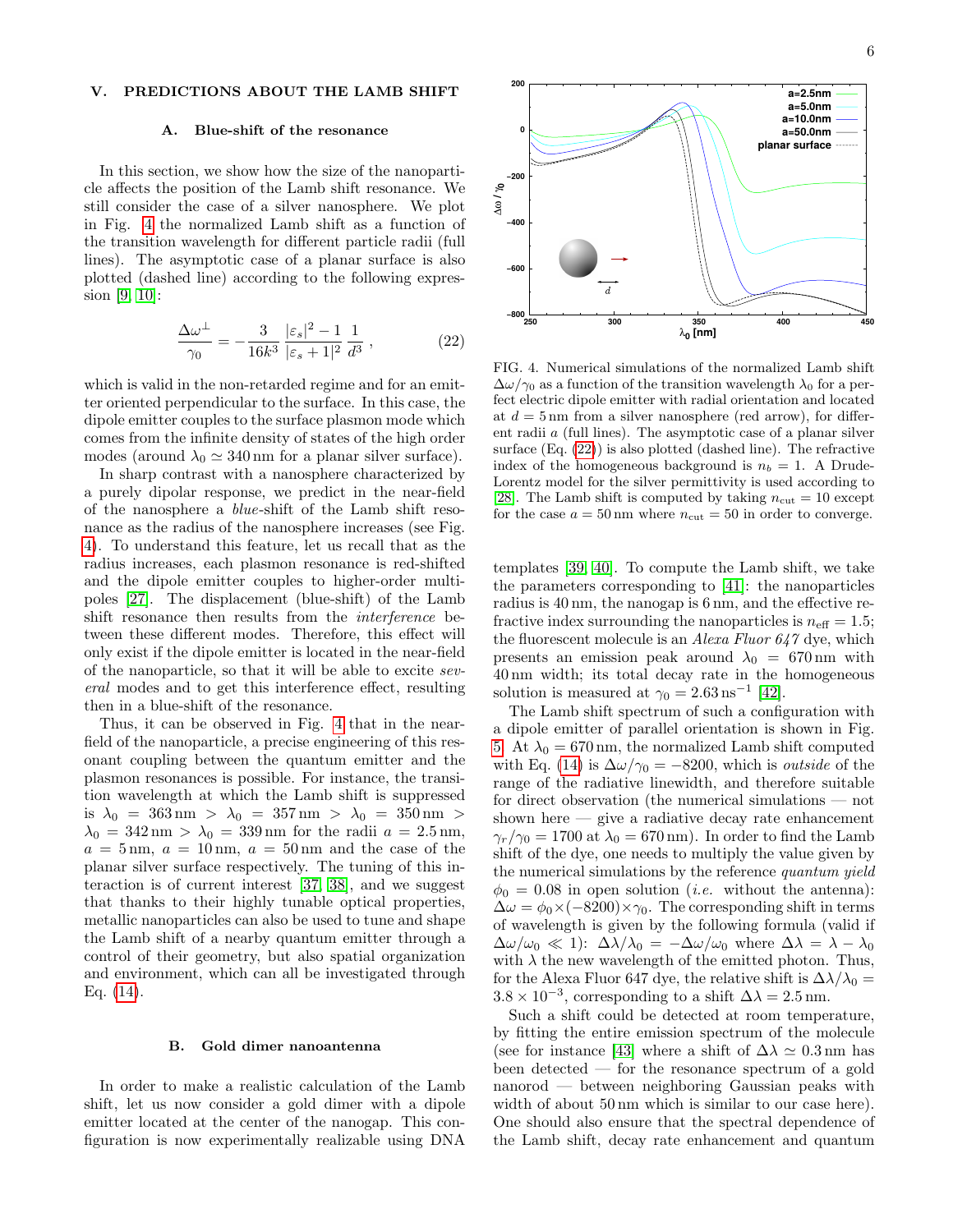yield enhancement, do not vary appreciably in the range used for fluorescence detection (the decay rate enhancement and quantum yield enhancement spectra for the same configuration can be found in [\[41\]](#page-8-19), Fig. 3). In the future, it could be interesting to test the validity of the weak-coupling approximation to quantify the Lamb shift in such a configuration, by employing an other formalism suitable for investigating the strong-coupling regime such as the one presented in [\[44\]](#page-8-22).



<span id="page-6-3"></span>FIG. 5. Numerical simulations of the normalized Lamb shift  $\Delta\omega/\gamma_0$  as a function of the transition wavelength  $\lambda_0$  for a perfect electric dipole emitter with parallel orientation and located in the center of a gold dimer antenna of radius 40 nm and 6 nm gap (red arrow). The refractive index of the homogeneous background is  $n_b = 1.5$ . A Drude-Lorentz model for the gold permittivity is used according to [\[28\]](#page-8-6). The Lamb shift is computed by taking  $n_{\text{cut}} = 40$ .

### VI. CONCLUSION

In this paper, we derived an exact multipole formula, Eq. [\(14\)](#page-2-2), to compute the Lamb shift induced by an arbitrary set of resonant scatterers on a nearby quantum emitter. In the case of a single silver nanoparticle, our numerical simulations show that the dipole approximation fails to account for the total Lamb shift spectrum in the near-field region, and that one must include higher multipolar contributions. We furthermore adopted a Quasi-Normal Mode description of this phenomenon, which provides a more physically intuitive understanding of the induced Lamb shift as resulting from the coupling between the quantum emitter and the resonances of the nanoparticle, and shows that the total Lamb shift can be given by the sum of the independent resonance contributions. These formulas also predict a displacement of the Lamb shift resonance in the near-field to higher frequencies (blue-shift). Finally, a calculation of the Lamb shift in a physically realistic configuration indicates that a direct detection may be possible for fluorescent molecules embedded in a gold dimer nanogap.

### VII. APPENDIX

#### <span id="page-6-0"></span>A. Mie coefficients

In this Appendix, we give the expressions of the Mie coefficients in a slightly different way then in [\[45\]](#page-8-23) (where they are called the scattering coefficients). By introducing  $\varepsilon_s$  ( $\mu_s$ ) and  $\varepsilon_b$  ( $\mu_b$ ) as the relative permittivity (permeability) of the sphere and the homogeneous background respectively,  $k_s = \sqrt{\varepsilon_s(\omega)}\omega/c$  and  $k = \sqrt{\varepsilon_b}\omega/c$ , the Mie coefficients of a sphere of radius a take the form:

<span id="page-6-2"></span>
$$
a_n = \frac{(\varepsilon_s/\varepsilon_b)j_n(k_sa)\psi_n'(ka) - \psi_n'(k_sa)j_n(ka)}{(\varepsilon_s/\varepsilon_b)j_n(k_sa)\xi_n'(ka) - \psi_n'(k_sa)h_n(ka)} \tag{A1}
$$

for the electric Mie coefficient of order  $n$ , and

$$
b_n = \frac{(\mu_s/\mu_b)j_n(k_sa)\psi_n'(ka) - \psi_n'(k_sa)j_n(ka)}{(\mu_s/\mu_b)j_n(k_sa)\xi_n'(ka) - \psi_n'(k_sa)h_n(ka)} \tag{A2}
$$

for the magnetic Mie coefficient of order n, where  $j_n(x)$ and  $h_n(x)$  are respectively the spherical Bessel functions and the first-type (outgoing) spherical Hankel functions, and  $\psi_n(x)$  and  $\xi_n(x)$  are the Ricatti-Bessel functions defined as:

$$
\psi_n(x) \equiv x j_n(x) \tag{A3}
$$

$$
\xi_n(x) \equiv x h_n(x) . \tag{A4}
$$

# <span id="page-6-1"></span>B. Analytical expressions of the dipolar and quadrupolar Lamb shift

In this Appendix, we derive from Eq. [\(15\)](#page-2-3) analytical expressions for the Lamb shift dipolar and quadrupolar contributions for a sphere. We consider the sphere placed in the  $+z$  direction with respect to an electric dipole emitter oriented either perpendicular to the surface of the sphere (orbital number  $m = 0$ , dipole moment oriented on the z axis) or parallel to the surface  $(m = 1,$ dipole moment oriented on the  $x$  axis). Due to spherical symmetry, the T-Matrix of the single sphere is a diagonal matrix t composed of the Mie coefficients of the sphere multiplied by  $-1$ . With a quadrupolar assumption [\[46\]](#page-8-24):

$$
t = -\text{Diag}(a_1, a_2, b_1, b_2) , \qquad (B1)
$$

with  $a_1$   $(a_2)$  the electric dipolar (quadrupolar) Mie coefficient and  $b_1$  ( $b_2$ ) the magnetic dipolar (quadrupolar) Mie coefficient defined in Appendix [VII A,](#page-6-0)

$$
f = [e_1, 0, 0, 0]^t , \t\t (B2)
$$

with  $e_1$  the incident electric dipole coefficient, and

$$
H^{(0,1)} = \begin{bmatrix} A_{1,m,1,m} & A_{1,m,2,m} & B_{1,m,1,m} & B_{1,m,2,m} \\ A_{1,m,2,m} & A_{2,m,2,m} & B_{1,m,2,m} & B_{2,m,2,m} \\ B_{1,m,1,m} & B_{1,m,2,m} & A_{1,m,1,m} & A_{1,m,2,m} \\ B_{1,m,2,m} & B_{2,m,2,m} & A_{1,m,2,m} & A_{2,m,2,m} \end{bmatrix},
$$
\n(B3)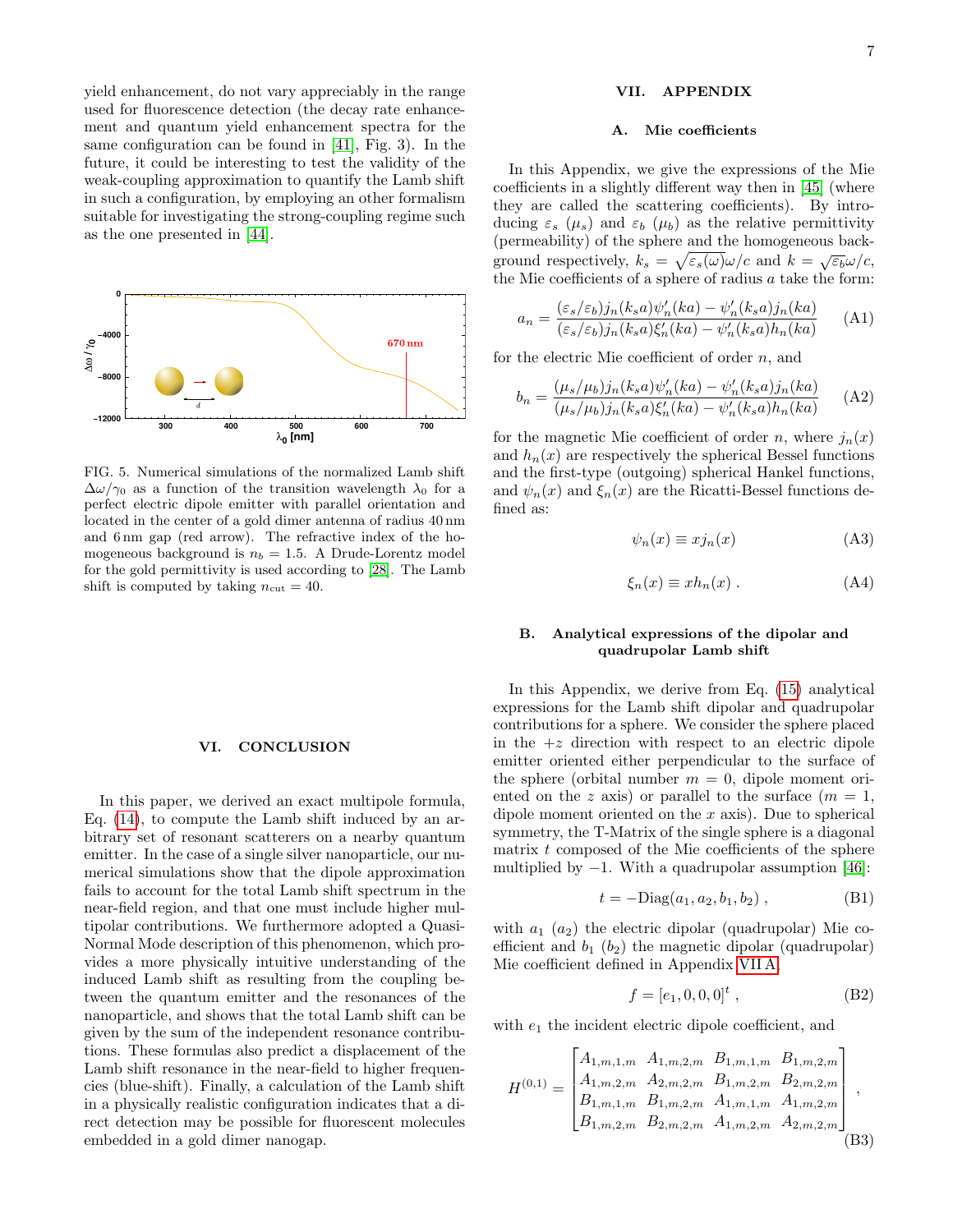1

where  $A_{n,m,n',m'}$   $(B_{n,m,n',m'})$  the coupling coefficient from the electric (magnetic) multipole order  $n$  with orbital number  $m$ , to the multipole order  $n'$  with orbital number m'. Note that  $H^{(1,0)}$  is the same as  $H^{(0,1)}$  with all the B coefficients multiplied by  $-1$ . Employing the expressions of the coefficients  $A$  and  $B$  calculated in [\[46\]](#page-8-24) in Eq. [\(15\)](#page-2-3), one gets for an electric dipole oriented perpendicular to the particle surface  $(m = 0)$ :

$$
\frac{\Delta\omega_1^{\perp}}{\gamma_0} = \frac{9}{2} \text{Im} \left[ a_1 \frac{e^{2\text{i}kd}}{(kd)^6} (1 - \text{i}kd)^2 \right]
$$
(B4)

for the dipolar contribution and

$$
\frac{\Delta\omega_2^{\perp}}{\gamma_0} = -\frac{9}{10}\text{Im}\left[a_2\frac{e^{2ikd}}{(kd)^8} \left(-15\text{i} - 15(kd) - 25(kd)^2\right)^2\right]
$$
(B5)

for the quadrupolar contribution. In the case of an electric dipole emitter oriented parallel to the particle surface  $(m = 1)$ , the dipolar and quadrupolar contributions to

- <span id="page-7-0"></span>[1] M. S. Tame, K. McEnery, Ş. Özdemir, J. Lee, S. Maier, and M. Kim, Nature Physics 9, 329 (2013).
- <span id="page-7-1"></span>[2] E. M. Purcell, Physical Review 69, 681 (1946).
- <span id="page-7-2"></span>[3] R. G. Hulet, E. S. Hilfer, and D. Kleppner, Physical review letters 55, 2137 (1985).
- <span id="page-7-3"></span>[4] P. K. Jha, X. Ni, C. Wu, Y. Wang, and X. Zhang, [Phys.](http://dx.doi.org/ 10.1103/PhysRevLett.115.025501) Rev. Lett. 115[, 025501 \(2015\).](http://dx.doi.org/ 10.1103/PhysRevLett.115.025501)
- <span id="page-7-4"></span>[5] D. Bouchet, M. Mivelle, J. Proust, B. Gallas, I. Ozerov, M. F. Garcia-Parajo, A. Gulinatti, I. Rech, Y. De Wilde, N. Bonod, V. Krachmalnicoff, and S. Bidault, [Phys. Rev.](http://dx.doi.org/10.1103/PhysRevApplied.6.064016) Applied 6[, 064016 \(2016\).](http://dx.doi.org/10.1103/PhysRevApplied.6.064016)
- <span id="page-7-5"></span>[6] W. E. Lamb and R. C. Retherford, [Phys. Rev.](http://dx.doi.org/10.1103/PhysRev.72.241) 72, 241 [\(1947\).](http://dx.doi.org/10.1103/PhysRev.72.241)
- <span id="page-7-6"></span>[7] H. A. Bethe, Physical Review 72, 339 (1947).
- <span id="page-7-7"></span>[8] G. Barton, Journal of Physics B: Atomic and Molecular Physics 7, 2134 (1974).
- <span id="page-7-8"></span>[9] R. R. Chance, A. Prock, and R. Silbey, [Phys. Rev. A](http://dx.doi.org/10.1103/PhysRevA.12.1448) 12[, 1448 \(1975\).](http://dx.doi.org/10.1103/PhysRevA.12.1448)
- <span id="page-7-9"></span>[10] J. M. Wylie and J. E. Sipe, Phys. Rev. A 32[, 2030 \(1985\).](http://dx.doi.org/10.1103/PhysRevA.32.2030)
- <span id="page-7-10"></span>[11] A. Kofman, G. Kurizki, and B. Sherman, Journal of Modern Optics 41, 353 (1994).
- [12] S.-Y. Zhu, Y. Yang, H. Chen, H. Zheng, and M. S. Zubairy, [Phys. Rev. Lett.](http://dx.doi.org/ 10.1103/PhysRevLett.84.2136) 84, 2136 (2000).

the Lamb shift read:

$$
\frac{\Delta\omega_1^{\parallel}}{\gamma_0} = \frac{9}{8} \text{Im} \left[ a_1 \frac{e^{2ikd}}{(kd)^6} \left( 1 - 2i(kd) - 3(kd)^2 + 2i(kd)^3 + (kd)^4 \right) \right. \\
\left. - \frac{9}{8} \text{Im} \left[ b_1 \frac{e^{2ikd}}{(kd)^4} \left( i + (kd) \right)^2 \right] \right]
$$
\n(B6)

$$
\frac{\Delta \omega_2^{\parallel}}{\gamma_0} = -\frac{15}{8} \text{Im} \left[ a_2 \frac{e^{2ikd}}{(kd)^8} \left( 6i + 6(kd) - 3i(kd)^2 - (kd)^3 \right)^2 \right] + \frac{15}{8} \text{Im} \left[ b_2 \frac{e^{2ikd}}{(kd)^6} \left( 3 - 3i(kd) - (kd)^2 \right)^2 \right]
$$
\n(B7)

It is interesting to note in the case of a dipole emitter with parallel orientation the presence of the magnetic Mie coefficients  $b_1$  and  $b_2$ , which traduce the cross-coupling between the electric dipole emitter and the magnetic multipole resonances. This is not the case for a dipole perpendicularly oriented whose multipolar Lamb shift contributions only depends on the electric Mie coefficients, since the magnetic field produced by an electric dipole is null along the dipole axis.

#### ACKNOWLEDGEMENTS

The authors want to thank Rémi Colom, Mahmoud Elsawy, Mauricio Garcia-Vergara, Xavier Zambrana-Puyalto and Jérôme Wenger for fruitful discussions. E. L. would like to thank the Doctoral School "Physique et Sciences de la Matière" (ED 352) for its respective funding.

- <span id="page-7-11"></span>[13] X.-H. Wang, Y. S. Kivshar, and B.-Y. Gu, [Phys. Rev.](http://dx.doi.org/10.1103/PhysRevLett.93.073901) Lett. 93[, 073901 \(2004\).](http://dx.doi.org/10.1103/PhysRevLett.93.073901)
- <span id="page-7-12"></span>[14] S. C. Ching, H. M. Lai, and K. Young, JOSA B 4, 2004 (1987).
- <span id="page-7-13"></span>[15] V. V. Klimov, M. Ducloy, and V. S. Letokhov, journal of modern optics 43, 2251 (1996).
- <span id="page-7-14"></span>[16] H. T. Dung, L. Knöll, and D.-G. Welsch, [Phys. Rev. A](http://dx.doi.org/10.1103/PhysRevA.64.013804) 64[, 013804 \(2001\).](http://dx.doi.org/10.1103/PhysRevA.64.013804)
- <span id="page-7-15"></span>[17] V. Klimov, M. Ducloy, and V. Letokhov, The European Physical Journal D-Atomic, Molecular, Optical and Plasma Physics 20, 133 (2002).
- <span id="page-7-16"></span>[18] A. Asatryan, L. Botten, N. Nicorovici, R. McPhedran, and C. M. de Sterke, Waves in Random and Complex Media 16, 151 (2006).
- <span id="page-7-17"></span>[19] B. Stout, J.-C. Auger, and J. Lafait, [Jour](http://dx.doi.org/10.1080/09500340210124450)[nal of Modern Optics](http://dx.doi.org/10.1080/09500340210124450) 49, 2129 (2002), [http://dx.doi.org/10.1080/09500340210124450.](http://arxiv.org/abs/http://dx.doi.org/10.1080/09500340210124450)
- <span id="page-7-18"></span>[20] B. Stout, J.-C. Auger, and A. Devilez, JOSA A 25, 2549 (2008).
- <span id="page-7-19"></span>[21] W. Zhu, R. Esteban, A. G. Borisov, J. J. Baumberg, P. Nordlander, H. J. Lezec, J. Aizpurua, and K. B. Crozier, Nature communications 7 (2016).